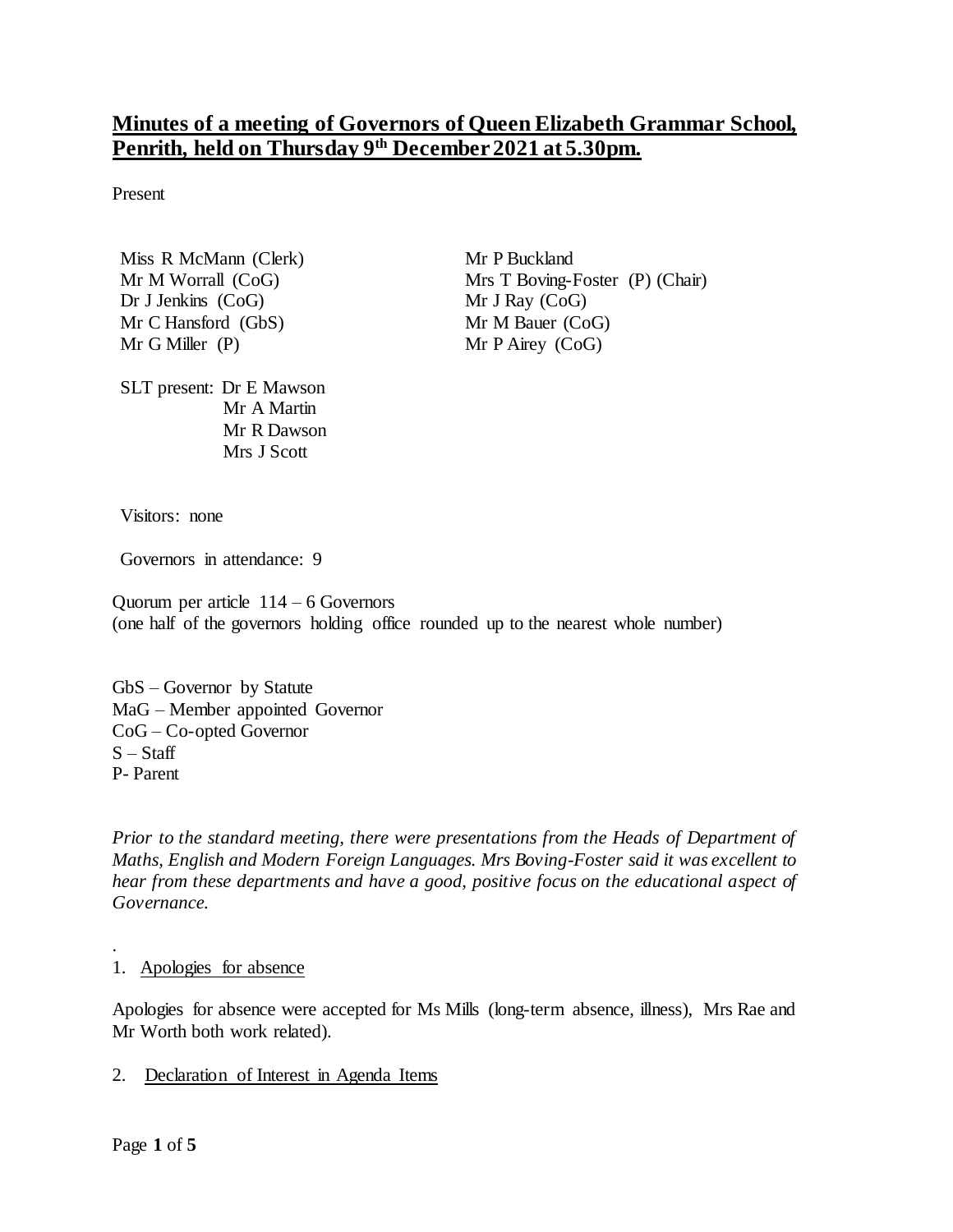There were no declarations of interest in the agenda items.

# 3. Any changes to the declaration of Business Interests

There were no changes to the declaration of interests.

### 4. Minutes of the Governors Meeting Held in October 2021

With regards to the action points from these minutes, there has been no further information readily available with regards to access to meeting papers as well as the minutes. The minutes, once ratified, are available on the website for the public. It would be impractical to store all papers on the Governors page as it would create reams of papers. Thus, as the papers are stored on the OneDrive since the year 2019-20, should there be a request to see these, there are a number of people who could easily access and share them, if appropriate to do so.

It was unanimously agreed that the minutes were a true record and Mrs Boving-Foster will sign these.

### 5. Matters Arising

Mrs Scott requested that it be formally noted that she has the paperwork to remove Dr Mawson as a signatory from the HSBC account, due to her resignation. Mrs Boving-Foster will sign these.

### 6. Minutes of the Education and Standards Meeting held November 2021

The minutes had been previously been circulated and Mr Hansford had nothing further to add. There were no questions or comments on these.

### 7. Minutes of the Finance and Pay Committee held November 2021

In the absence of Mrs Rae, Mr Ray offered to take and questions or comments on the previously circulated minutes. There were none.

### 8. Minutes of the Risk and Audit Committee held November 2021

Mr Ray highlighted that as per legal requirements, this is now a separate committee to the Finance and Pay Committee, with its own agenda and terms of reference. There were no questions or comments on the previously circulated minutes.

# *There was a break in the meeting to discuss a confidential item. All Governors and SLT had briefed on this and all remained present for this item.*

9. Statutory Accounts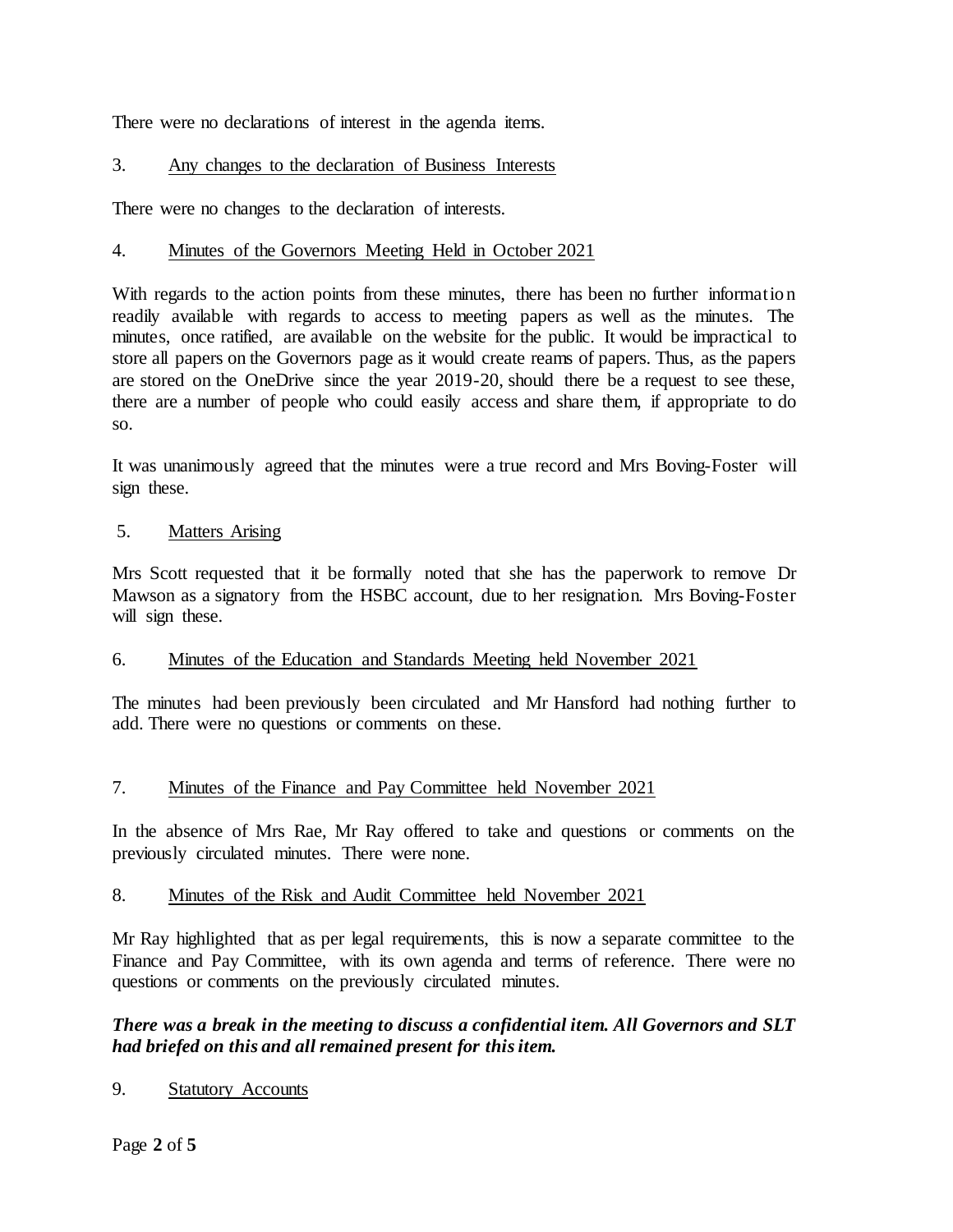The accounts and accompanying management letter had been previously circulated to all Governors and the Risk and Audit minutes contain details of the presentation by Mr Thompson, auditor, and the discussion. There were no questions or comments on these. Mrs Boving-Foster extended her thanks to Mrs Scott and her team for their hard work on achieving an excellent audit. However, due to a new development, the accounts cannot be ratified or signed at this meeting.

### 10. Financial Procedures Manual

As per the Risk and Audit minutes, this has been updated, discussed and approved subject to being ratified at this meeting. Mr Ray highlighted that the intention is for this to be an evolving document and that he will stress test it in April / May when he next conducts an internal audit. The biggest changes are to ensure that Governors have better oversight without undermining SLT. Comments were as follows:

- In response to a question, it was confirmed that the Whistle Blowing policy is to be reviewed in the coming months but felt that the document was very good (JJ).
- A constructive document and a good way to reflect on recent times (MB).
- A very readable document with thanks to Mr Ray, Mrs Scott and her team (TBF).

# **A vote was taken and it was unanimously agreed to adopt the Financial Procedures Manual.**

### 11. Safeguarding

a) Safeguarding Policy

Mr Allen advised the Governors that this is per the legal requirement to update the policy annually in line with the most recent version of Keeping Children Safe (2021- 22) in Education. One of the biggest changes is the terminology and expanded sections on sexual harassment and online safety for example. There were no questions or comments. **A vote was taken and it was unanimously agreed to adopt the policy.**

b) Additional Updates

Mr Worrall gave his thanks to Mr Martin and also added that there is just one outstanding Governor to complete their safeguarding training.

# 12. SIP

This is a standard item on the agenda and it is also now a standard item on the Education and Standards agenda for every meeting. Mrs Boving-Foster asked if Mr Buckland had any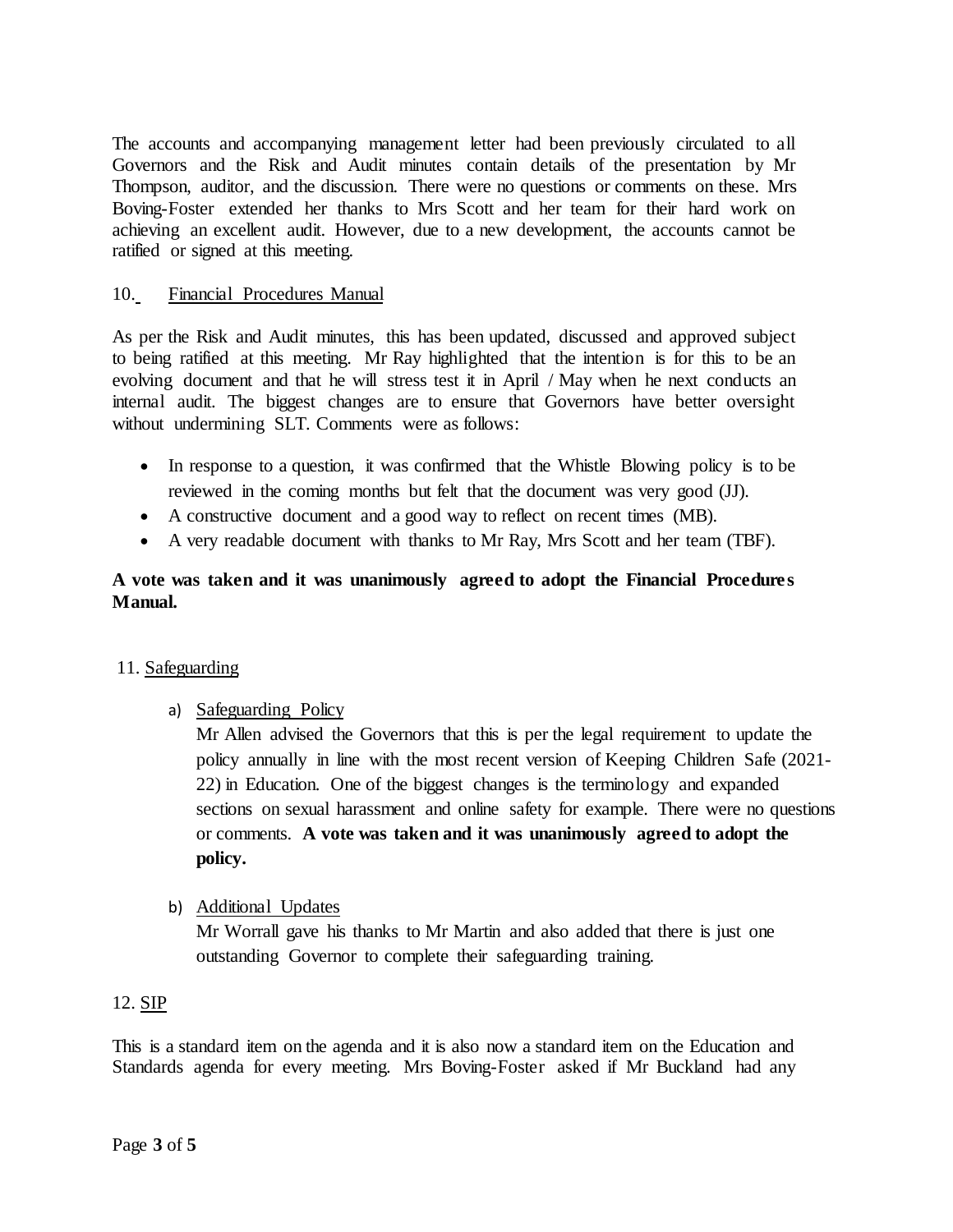worries about any of the targets being met? Mr Buckland answered that he did not but the approach is to take things slowly with staff.

### 13. Health and Safety

There were no updates from Mr Buckland or Mr Miller as Health and Safety Link Governor.

### 14. Articles of Association

The final draft which has amendments from the DfE incorporated is still waiting approval. An update was meant to be have been given on 26<sup>th</sup> November but Miss McMann has not had any correspondence from the DfE. **Action point: Miss McMann to chase the DfE for an update.**

# 15. Governor Matters, including training

Mrs Boving-Foster said that she had attended a webinar with the Regional Schools Commissioner. She reported that she felt that it might be appropriate to move forward with an independent review of the board.

With regards to the advertised Governor position, there was one applicant. Whilst the applicant did openly did not have the educational background as per the advert, he has experience as a Governor at a primary school, as well as having the time to commit to the role. It was questioned whether or not now is a good time for a new Governor. It was decided to see how things progress in the next week and brief the potential new Governor in the new year, should the vote be favourable. **A vote was taken and it was unanimously agreed to appoint the Governor applicant.** 

### 16. Headteacher's Report

As this report was previously circulated and there were no additional updates, Mr Buckland invited any questions. Dr Jenkins asked how much has been able to be done on social mobility in light of the pandemic. Mr Martin answered that a lot of things have been going on, for example sessions targeting primary school staff to try and remove any misconceptions about the school and the entrance test.

Mr Ray was pleased to report that his recent internal audit was as clean as a whistle. This will be added to the next Risk and Audit agenda for further discussion but all Governors have received a copy of his report.

A presentation was given to Dr Mawson who is leaving at the end of term. Mrs Boving-Foster thanked her for all her hard work and care towards the children and will be a big loss